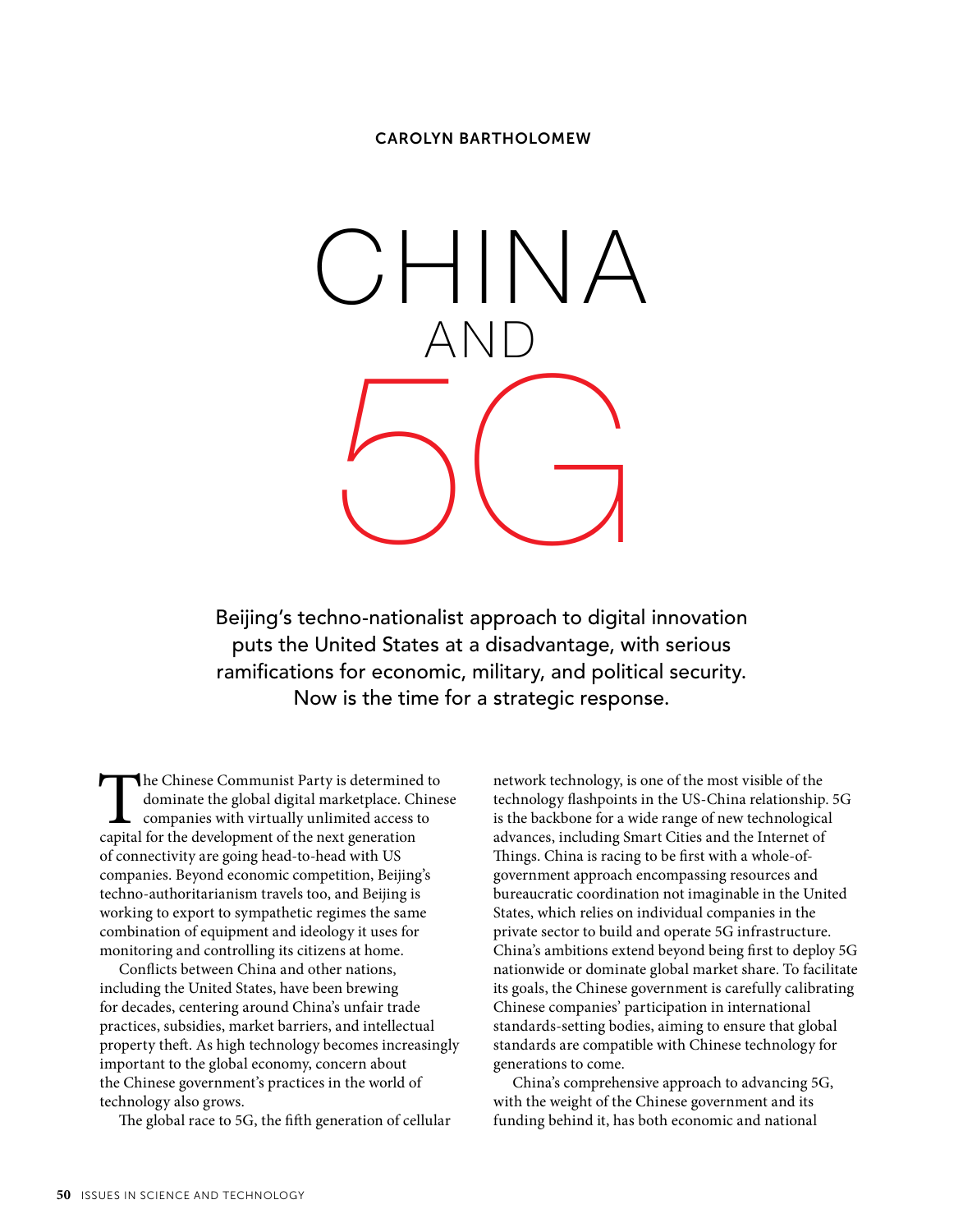security consequences for the United States. China's digital initiatives give China a greater foothold to expand export markets for its technology, develop global standards that favor Chinese products and services, export its authoritarian values, control information, and expand surveillance as it supplies digital infrastructure to consumers and governments throughout the world.

## **Belt and Road, global stage**

The Chinese government's strategy for achieving global technological dominance manifests throughout President Xi Jinping's signature foreign policy, the Belt and Road Initiative (BRI). BRI is an externally oriented development program designed to increase Chinese presence and investments in countries around the world, expand markets for Chinese products, and help China's slowing economy. It is also solidifying China's global footprint and increasing its diplomatic and strategic power. BRI, which formally launched in 2013, is actually not a new concept. It is rather a culmination and rebranding of previous policies and projects aimed at creating a Chinese sphere of geopolitical and economic influence that usurps that of the United States and displaces Western liberal values. Chinese leaders call it the "project of the century" and have written it into the nation's constitution. As China opened up to the world and implemented market-opening economic reforms in the 1980s and 1990s, China's then-paramount leader, Deng Xiaoping, counseled an approach to "hide your capabilities and bide your time." In this view, the outside world did not need to see how China was getting stronger until its leaders were ready to exercise the country's strength. With BRI, China's leadership has signaled an end to the Deng era. BRI underscores China's move onto the global stage and goes hand-in-hand with newfound diplomatic assertiveness and aggressive regional military buildup.

Broadly, BRI's land-based "belt" crosses from China to Central and South Asia, to the Middle East, and then to Europe. The sea-based "road" connects China with South Asia, the Middle East, East Africa, and Europe via sealanes that traverse the South China Sea, Indian Ocean, Red Sea, Suez Canal, and Eastern Mediterranean. But BRI's ambitions are not confined to just two geographic paths. Although plans for additional areas are less developed, China's vision includes Latin America, the Caribbean, the Arctic, and even outer space.

Two decades ago, China's entry into the World Trade Organization was promoted as key to spurring both economic and political liberalization. At the time it was also believed that liberal democratic governance was a precondition for economic success and sustainable technological advancement. Instead, China continued to pursue state-directed industrial policy, steal intellectual property, and maintain barriers to market access. Oneparty rule and the suppression of dissent remained staples of authoritarian governance. And though the sustainability of its debt-driven economic growth is certainly questionable, China has shown it can move from mere copying and assembly to innovation of advanced technology, even if it relies largely on theft of trade secrets and subsidies to its national champions to do so. Beijing wants to move from "made in China" to "made by China," and then to "invented by China."

Though the most visible manifestations of BRI are economic, it has clear strategic intent, aiming to increase China's influence over global politics and governance. Chinese leaders want to use BRI to revise the global political and economic order to align with Chinese interests. In a speech marking BRI's fifth anniversary in August 2018, President Xi emphasized that the initiative "serves as a solution for China to participate in global opening up and cooperation, improve global economic governance, promote common development and prosperity, and build a community of common human destiny." The phrase "common human destiny" is repeated throughout Chinese Communist Party speeches on BRI and makes clear the all-encompassing nature of Xi's goals.

## **Digital Silk Road, surveillance state**

A central component of the BRI is the Digital Silk Road: China's plan for integrating the digital sectors of telecommunications (including the major companies ZTE, China Mobile, and Huawei), the Internet of Things, and e-commerce (Alibaba and JD.com) to create regional connectivity. The plan envisions a Chinacentric technological order, founded on Chinese exports of digital infrastructure such as cross-border optical cables and other communications networks, while setting the stage for the Chinese government amassing large datasets and manipulating political perceptions around the world. According to China's vice minister of industry and information technology, Chen Zhaoxiong, the Digital Silk Road will help "construct a community of common destiny in cyberspace," a phrase mirroring language China uses to describe its preferred vision for a global order aligned to Beijing's liking.

Where Chinese 5G equipment and connected products are used anywhere in the world, they could gain access to the private data of billions of people, enabling the Chinese government to collect private information about individuals' medical histories, spending habits, political views, personal details expressed on social media, physical location, financial situation, and more. Access to such information could be used in any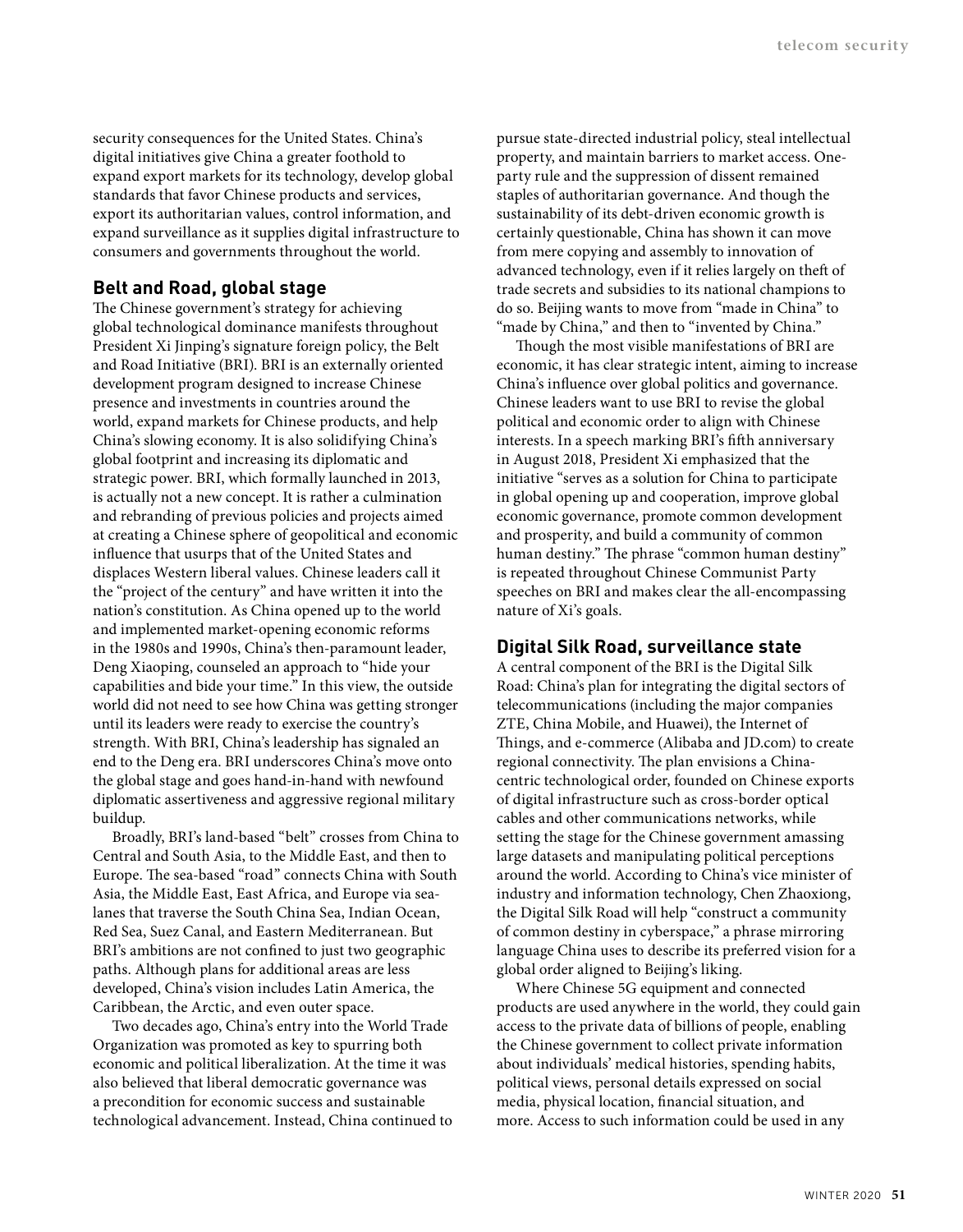number of ways, including gaining a commercial or technical advantage in data-driven markets, targeting key individuals for recruitment by intelligence operations, or compromising political figures.

China is already employing an Orwellian application of technology to repress an entire population, as seen in the chilling actions of the Chinese government against the Uyghurs, a minority Muslim group, in Xinjiang province. Estimates of the number of Muslims in China being held in concentration camps run as high as two million people. Cultural and religious sites, such as mosques and cemeteries, are being demolished, and Uyghur women are being raped both inside and outside the camps. Beijing's repression in Xinjiang is increasingly enabled by a broad array of technology, including surveillance cameras, artificial intelligence, biometrics (such as voice samples and DNA), and facial recognition profiling. The nongovernmental organization Human Rights Watch has documented extensive use of technology to track and control the Uyghurs. It has reported that the Chinese government is installing QR codes on Uyghur homes in order to get instant access to the personal details of the people who live there. Leaving one's home by the back door instead of the front is deemed suspicious activity.

More broadly, through the Chinese government's system of "social credit scores," enabled by advanced communication technologies, the government is working to stamp out dissent and criticism of government officials and actions, and to promote conformity and loyalty to Chinese Communist Party ideology. By gathering information about individuals such as where they are traveling and with whom they are communicating, for example, the Chinese government is refining its ability to implement social controls. Already, some people in China are finding themselves unable to purchase airplane tickets, gain employment, or obtain housing based on their social credit scores.

A Chinese app known in English as "Study the Great Nation" and likened to Mao's "Little Red Book," released early in 2019, is already being used by one hundred million people. The app is designed to inculcate in people the views of China's leader, indoctrinating them with "Xi Jinping thought" and enforcing loyalty to the Chinese Communist Party. Chinese people are encouraged to download the app and use its exercises, earning points by reading articles, commenting positively on them, and taking quizzes about China and its leader. In some workplaces, use of the app is tied to wages, and the app is mandatory for Party officials and civil servants. It also provides a potential "backdoor" for the Party to log users' locations, calls, and contact lists, according to a report published by the German cybersecurity company Cure53. The app was developed by the Party's Propaganda Department with help from the Chinese company Alibaba. Code found in the app provides "superuser" access to smartphones, enabling the modification of files and installation of keystroke logging software. Users must agree to allow access to personal data, cameras, microphones, call logs, and locations in order to run the app.

The Chinese government's techno-nationalist policy has a goal of reducing the country's dependence on foreign—principally US—technology and then achieving technological superiority. It embraces technology as a central tool of illiberal governance, enhancing the effectiveness of surveillance, censorship, propaganda, and suppression of dissent, and also aims outward, seeking to export these technologies and the authoritarian model they enable. At the May 2017 Belt and Road Forum President Xi said, "We should advance the development of big data, cloud computing, and smart cities," all technologies advanced by 5G. The Digital Silk Road raises serious concerns about both information security and the expansion of the surveillance state beyond China's borders.

### **Controlling the playing field**

Telecommunications are a central part of China's Belt and Road Initiative, raising alarm about both information security globally and the expansion of the Chinese surveillance state. Chinese telecommunications companies are expanding their efforts to build infrastructure, provide network services, and sell communications equipment in BRI countries. And, together with the equipment, countries are buying its standards. Through the combination of setting the standards and building the infrastructure, China controls the equipment, the technical assistance, and the ability to shape developing technology.

China is promoting the implementation of its national standards for 5G in countries along the Belt and Road. The Chinese companies Huawei, China Mobile, and ZTE are closely involved in developing 5G technology and have increased their participation in international standard-setting bodies for 5G. According to research by the Australian Strategic Policy Institute, as of April 2019, Chinese companies were involved in 52 5G initiatives in 34 countries.

Chinese control of underlying technical "laws" and architectural frameworks gives Chinese products, already developed to those standards, a competitive edge, puts Chinese companies in the prime position to provide technical assistance, and allows new technologies produced in China to be designed to meet those standards. The United States has long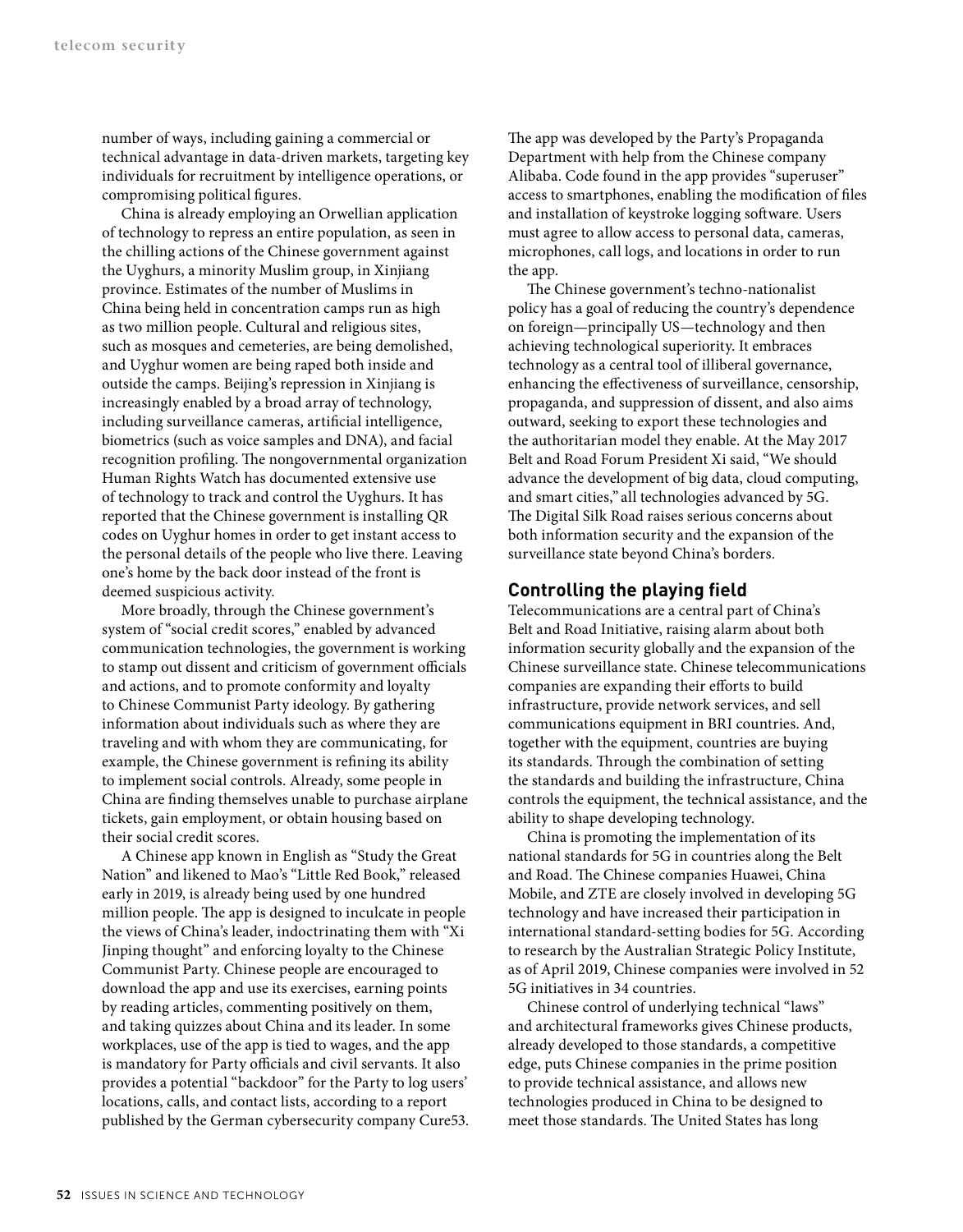benefited from its ability to set standards in a broad range of technical areas, including cell towers, mobile device communications, data centers, and smart utility networks. Now, BRI is intended to advance the adoption of Chinese technology standards in these and other areas such as high-speed rail, telecommunications, and energy. If these efforts are successful, they will create long-term reliance on Chinese intellectual property and technology, while disadvantaging US and other non-Chinese companies throughout the world.

In purely economic terms, the Chinese government's whole-of-government push to win the race for 5G is showing results. According to a report released by the multinational professional services firm Deloitte in August 2018, since 2015 China had built 350,000 new 5G towers, compared with 30,000 constructed by the United States. Factoring in differences in permitting costs and total market size, Deloitte projected that the United States had underspent China on 5G by about \$24 billion over a three-year period. The four largest US mobile network operators would have needed to increase capital expenditures (including costs of 4G network maintenance, improvements, and new construction) by 16% over those three years to have kept up with China's pace of 5G deployment.

Although the United States will likely retain the lead in implementing some of the most complicated 5G technologies, China is well poised to pull ahead in general commercial rollout as well as become a global magnet for engineering talent. The sheer scale of China's 5G program and the government support provide significant cost advantages, as do well-established local supply chains and lower permitting costs. The Deloitte study estimates that "equipment necessary to add a telecommunications carrier in China is about 65% the cost of adding one in the United States." China's Ministry of Industry and Information Technology issued commercial 5G licenses to the country's three major state-owned telecom operators in June 2019. In November, all three launched commercial 5G networks, marking an accelerated deployment from China's original plans to launch in 2020. China Mobile, the country's largest network, is now live in 50 cities, with the other two networks planning to reach as many cities by the end of 2019. Measuring by number of 5G base stations, China is neck-and-neck with South Korea for the world's largest 5G network. Unsurprisingly, Huawei, which has close government ties and is China's leading telecommunications equipment provider, won half the contracts for 5G network equipment from China Mobile.

By comparison, US networks trail in breadth of coverage and speed. AT&T's 5G network is live, but only for commercial customers in parts of 21 US cities, as

of November 2019. Verizon is close behind, with service offered in roughly 20 cities and plans to launch in 10 more by the end of 2019. T-Mobile has launched the United States' first nationwide network as of early December 2019, but this network relies on upgraded 4G equipment and is only slightly faster than the carrier's current 4G LTE network.

The Chinese government provides its state-owned telecommunication companies with an array of advantages as they move forward on domestic 5G implementation. For example, whereas US carriers bid \$2.7 billion at auctions for 5G spectrum, the Chinese government provides virtually free bandwidth. The telecommunications operator Huawei does not disclose how much support it receives from the Chinese government. According to a Harvard Business School working paper, for a typical Chinese company in a technology-intensive sector, 22% of expenditures

## **China controls the equipment, the technical assistance, and the ability to shape developing technology.**

on research and development consist of government subsidies. Huawei, as a flagship Chinese company, likely receives more. And direct subsidies are not the only benefit tilting the playing field in Huawei's favor. It receives favorable financing deals backed by Chinese state-owned policy banks that can provide huge loans and guaranteed share of domestic contracts, not to mention reduced R&D costs through theft of intellectual property.

US companies are thus forced to compete on an uneven playing field, where Chinese companies can easily be the lowest bidder, often coming in with bids up to 30% lower than non-Chinese companies. In one case, Huawei underbid by 60% the Swedish company Ericsson in supplying the Dutch carrier KPN for 5G equipment, according to the *Washington Post*. Dutch authorities decided to use Huawei for less vulnerable segments of the network and stick to safer suppliers for the network's core. However, developing countries often cannot afford to take similar precautions, particularly because Chinese policy banks provide generous lending terms to countries that install Chinese telecommunications equipment.

#### **Backdoors and hijacked data**

The expansion of Huawei creates a number of concerns, not least of which are the vulnerabilities in its equipment that make it open to attack by hackers, the potential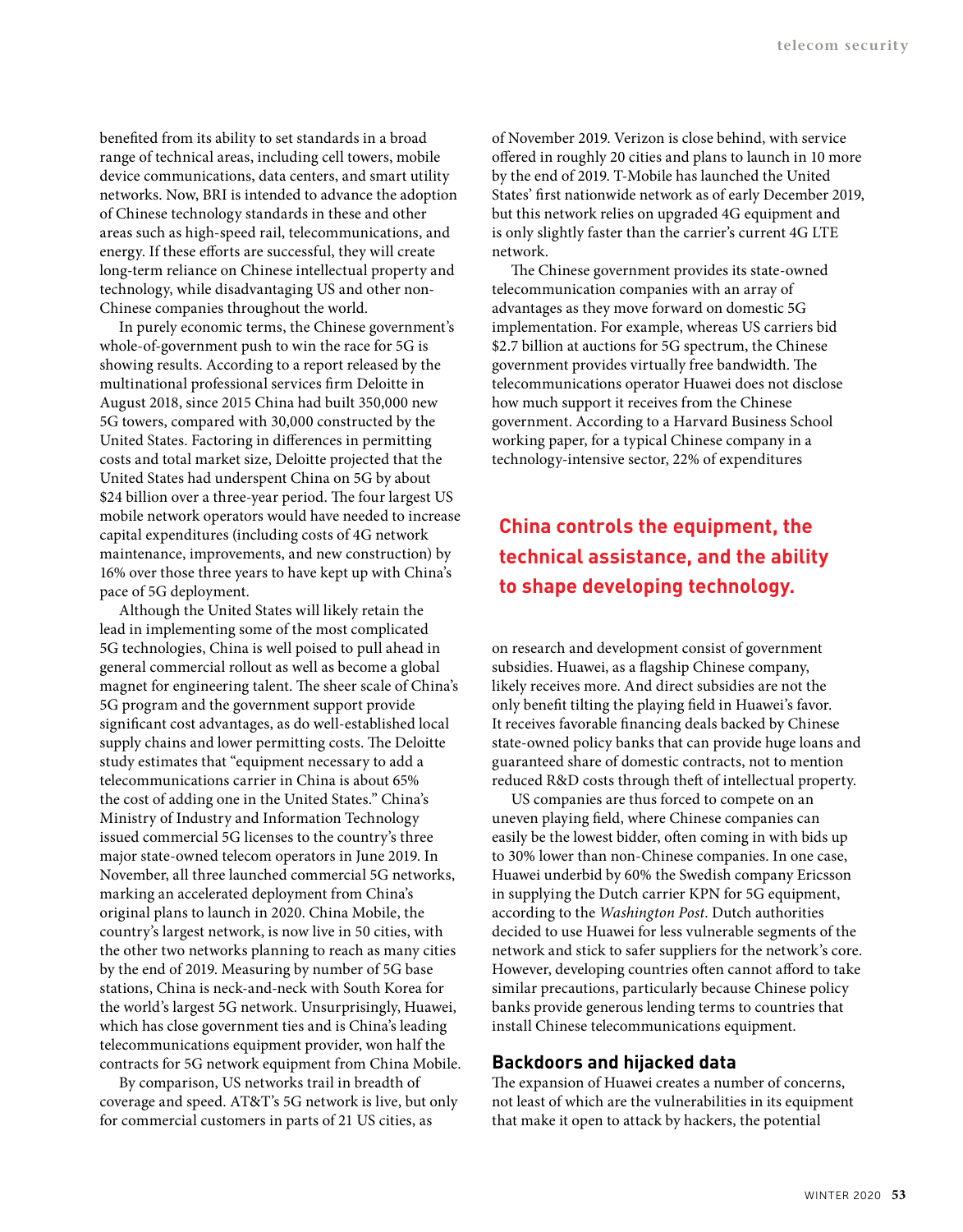collection of sensitive data through backdoors, and the company's legal obligation to deliver information to the Chinese government if asked. A report released in June 2019 by Finite State, a Columbus, Ohiobased cybersecurity firm, describes how Huawei telecommunications gear is far more likely than other companies' equipment to have flaws that can be leveraged by hackers for malicious use. Exploitation of known vulnerabilities, such as backdoors, could enable Huawei, or government or private hackers, to access a broad range of data. Such exploitation could allow unauthorized, malicious, and disruptive access to US critical infrastructure.

Data hijacking—the redirection of internet traffic and exfiltration of data—by Chinese telecom equipment is well documented. A handful of networks form the global backbone of the internet, and data generally get transmitted across the shortest route to their destination IP address. The routing process is determined behind the

# **China is well poised to pull ahead in general commercial rollout as well as become a global magnet for engineering talent.**

scenes through Border Gateway Protocol (BGP) tables, which show the closest network for data to flow through. In redirecting, the BGP is hijacked by a network that claims it is the closest network even if it is not. Hijack attacks are often difficult to detect, especially if they simply change the route, capture the data, then deliver it to its intended recipient. (It is also possible to intercept data and never forward it on). But in some cases, the geographical internet traffic routes—and the time the data spends in transmission—are far too disjointed to be accidental.

In 2016 and 2017, internet traffic was redirected from North America into China a number of times, as documented in a 2018 article by Chris Demchak of the US Naval War College and Yuval Shavitt of Tel Aviv University, published in *Military Cyber Affairs*. Redirected data to China disappeared into a black box, then came back out the other side and proceeded to its destination.

In October 2016, a major connection point in Los Angeles (where a long-distance telecommunications carrier connects to a local network and moves the local traffic to its destination), owned by a China Telecom subsidiary, was used to re-route bank data to China that was destined for Italy. In this case, the attackers

attempted to reroute the traffic back to Italy, but failed. In another incident of data hijacking described by Doug Madory, director of an Oracle internet analysis unit, China Telecom "engaged in Internet traffic 'misdirection,'" impacting a large US infrastructure company.

As a large Chinese company, Huawei is required by law to have a Chinese Communist Party Committee, which influences corporate governance in parallel with the board of directors. Its role is to enforce the strategic and ideological goals of the Party. Huawei also benefits from subsidies and other advantages the Chinese state confers to national champions, including guaranteed domestic market share and market entry barriers for foreign competitors. Though Huawei claims that it would not turn over information to the Chinese government if it was asked to do so, Chinese law requires companies in China to help national authorities gather intelligence. For a telecom operator, the information could include anything transmitted over a Huawei network. In late July 2019, Czech Radio broke a story that cited former Huawei managers in the Czech Republic and Czech intelligence sources asserting that Huawei employees were required to collect sensitive and personal data on government officials and businesspeople. They claimed that the material, which was sometimes shared with officials at the Chinese Embassy, was entered into a central database that could be accessed by Huawei's headquarters in China.

The Henry Jackson Society in London recently analyzed a trove of twenty-five thousand resumes of Huawei employees and found that many mid-level technical personnel had strong backgrounds in work associated with intelligence gathering and military activities. Specifically, these employees had at least one of the following characteristics: "worked as agents within China's Ministry of State Security, worked on joint projects with the Chinese People's Liberation Army, were educated at China's leading military academy, and/or had been employed with a military unit linked to a cyber attack on US corporations." Countries purchasing 5G equipment from Chinese telecom operators do so at their peril.

## **Exporting techno-authoritarianism**

Out of national security concerns, some countries, starting with Australia, have banned Huawei from their 5G network. The United States participates in an important, on-going surveillance and intelligence sharing arrangement, the Five Eyes (FVEY), with Australia, the United Kingdom, Canada, and New Zealand. If any of these countries chooses to allow Huawei into its 5G network, there are serious concerns that this will compromise the group's ability to share information securely.

Chinese-built 5G networks are spreading across Africa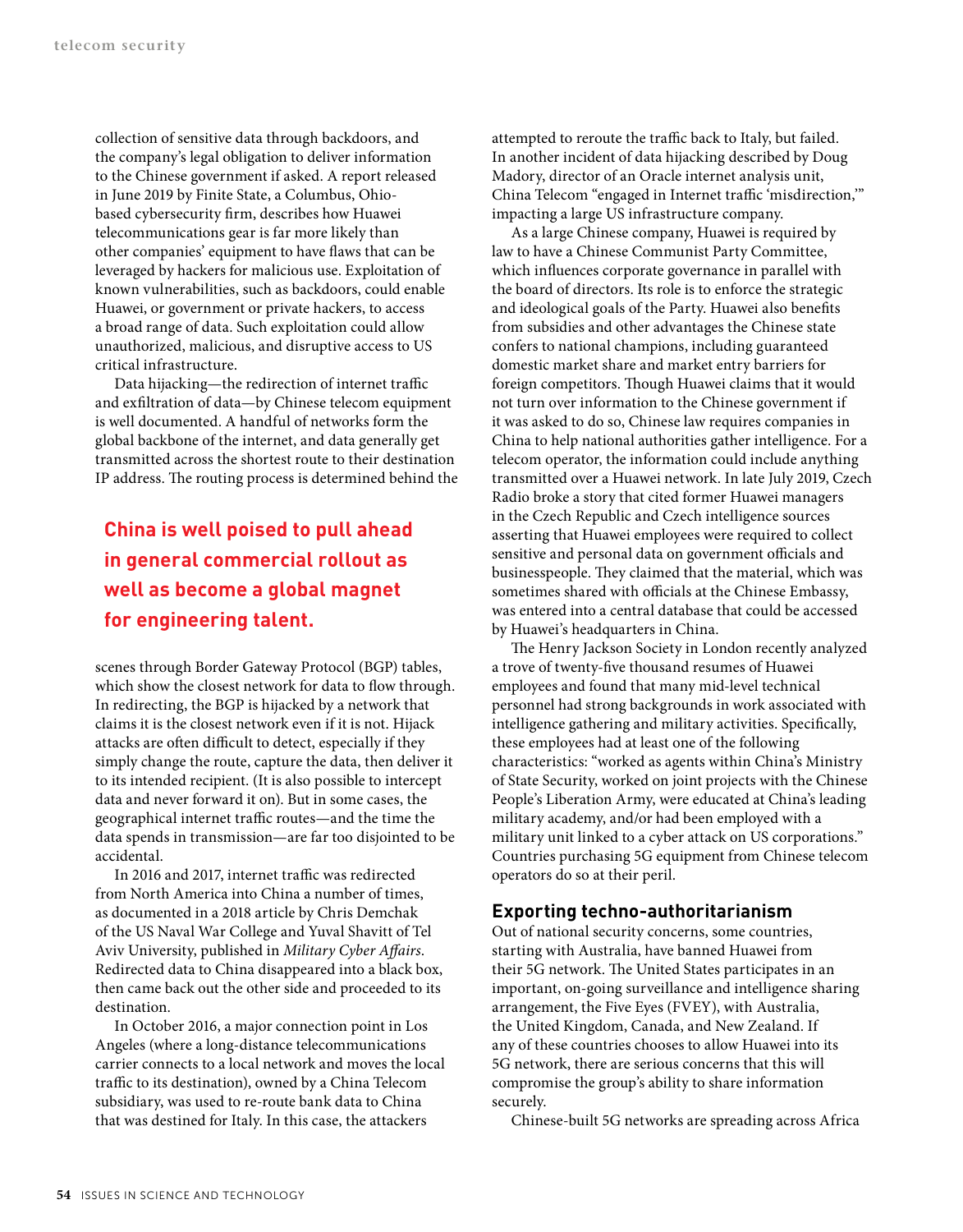and Latin America. Huawei has reportedly built about 70% of Africa's 4G networks and has signed a contract for South Africa's first commercial 5G network. It should be expected that Huawei's work in 5G across Africa will grow. The China-Africa Research Initiative at the Johns Hopkins University School of Advanced International Studies identified 47 different Huawei projects across Africa that were benefiting from subsidized loans. Of those, 45 were financed by the Export-Import Bank of China. Far beyond providing export credit to companies in the way the United States' EXIM Bank does, this goliath state financing vehicle extends credit to developing countries and Chinese companies in those countries, often to fund Chinese infrastructure construction. China's bank provides loans to favored sectors or causes that are often not commercially viable but represent a policy, security, or diplomatic priority to the Chinese government. As of 2018, it had \$491 billion in outstanding loans—nearly 30 times that of the US EXIM Bank.

5G, with its faster download speeds and enhanced capacity, can be used for good and for ill. There are very real concerns that 5G networks could be used to sow confusion, seed misinformation, and disrupt normal activities in the event of a conflict. Even in liberal democracies, 5G networks may be used to collect information to try to silence dissent and undermine opposition. The export of Chinese equipment brings with it particular concerns about the export of Chinese techno-authoritarianism and the surveillance state.

To appreciate what's at stake, one need only look at Ecuador's smart policing system—built by Chinese companies, partly staffed by Chinese technicians,

# **The entire contents of the African Union's servers was being sent to servers in Shanghai.**

and financed by Chinese state loans. As of 2018, the nationwide network included 4,300 cameras and was being tested tests for the use of large-scale facial recognition. The system also includes the capability to track the location of mobile devices. During his visit to Ecuador in 2016, Xi Jinping visited the headquarters of the smart policing center, highlighting the role of Chinese surveillance equipment. Though Ecuador was a pioneer for China's export of wholesale surveillance systems, other South American countries have followed suit, and China is planning destinations for these technologies beyond that continent. In 2018, Xi Jinping called for further Chinese exports of "social stability" techniques to

Middle Eastern countries.

In 2017, the computer system of the headquarters of the African Union—an assembly of 55 member states on the continent of Africa—in Addis Ababa was discovered by information technology technicians to be sending out large amounts of data at 2:00 a.m. nightly. The French newspaper *Le Monde* reported in 2018 that the data, said to have been the entire contents of the African Union's servers, was being sent to servers in Shanghai. The African Union headquarters had been designed and built by the Chinese and computer systems had been delivered turn-key—with backdoors in the system. The servers are believed to have been made by Huawei.

A Chinese state-owned company specializing in big data and artificial intelligence can mine the equivalent of five trillion words in 65 different languages every day from sources such as social and traditional media for use by China's national security apparatus, according to a report by the Australian Strategic Policy Institute. The information gathered could be used for a multitude of purposes, including tracking criticism of Chinese government actions, identifying sources of dissent, and targeting populations or individuals for cultivation as "friends" of China.

#### **All is not lost ... yet**

There are steps the US government can and should take now, including assessing supply chain risk, ensuring that the nation quickly and securely deploys a 5G network, and enhancing the review of exports and investments to protect the country's national security interests. The United States remains a leader in researching and producing cutting-edge dual-use technologies as well as some of the essential components in China's telecommunications expansion. In the wrong hands, both the technologies and the components could undermine United States' interests. Chinese firms may seek to acquire this intellectual property and know-how, as well as vital data on US citizens, through acquisitions of US companies.

US companies and consumers are very clearly at risk, as is the US military. Advanced technology is central to the ability of the nation's modern military to operate. As the Department of Defense considers how best to harness the immense bandwidth and potential inherent in commercial 5G systems, any possible risks associated with the use of Chinese equipment must get serious consideration. In an April 3, 2019, statement, six retired US senior military leaders expressed concern about a Chinese-developed 5G network, including its ability to provide near-persistent data transfer back to China. They pointed out that China's 2017 National Intelligence Law legally requires that "any organization or citizen shall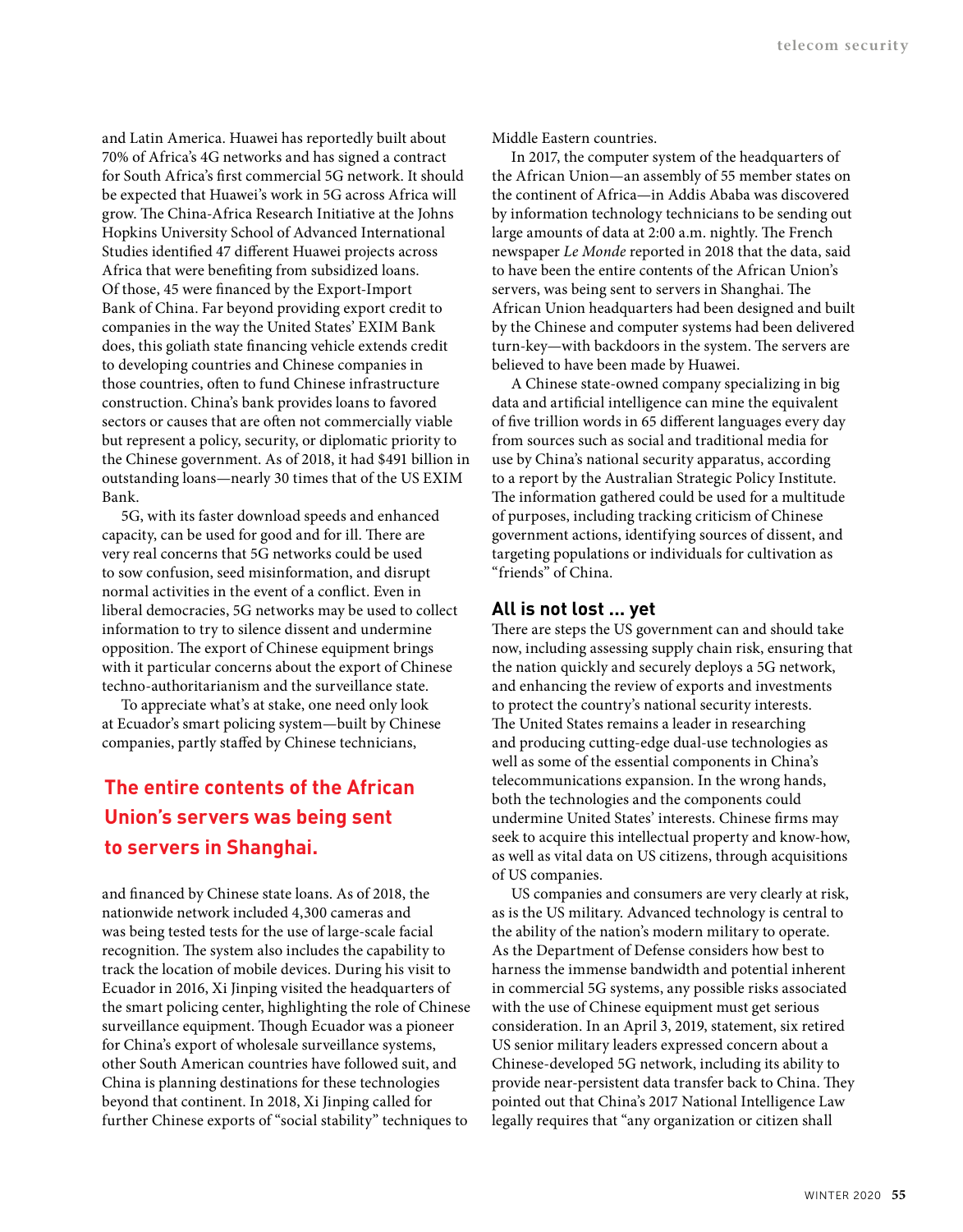support, assist, and cooperate with" the Chinese security services. Using Chinese-developed networks to transfer military data is inherently risky and could endanger US military operations in locations around the world.

Acting out of both national and economic security concerns, the Trump administration has taken partial steps to limit or ban Huawei's purchase of US parts and components. In May 2019, Huawei was placed on the Entities List, administered by the Department of Commerce's Bureau of Industry and Security, which identifies companies and other organizations believed to be involved (or to pose a significant risk of becoming involved) in activities contrary to US national security or foreign policy interests. The administration's ban has been delayed three times with 90-day temporary licenses from the Department of Commerce, and companies have continued selling to Huawei through the waivers. In June 2019, President Trump announced at the G20 meeting that he was lifting some of the restrictions on Huawei. He said he would allow US companies to resume sales of their high-technology equipment to Huawei as

# **Using Chinese-developed networks to transfer military data is inherently risky and could endanger US military operations.**

long as the sales did not involve goods related to national security. According to media reports, Beijing demanded the removal of the US ban on the sale of US technology to Huawei as a precondition for reaching a trade deal.

The Department of Commerce has granted some waivers for US companies to sell Huawei products. At the time of writing it is not clear what criteria the department is using to make this determination, how many have been granted, and what the timeline is for future waivers.

China's techno-nationalist ambitions are still dependent on US technology, and experts disagree on whether the administration's actions will stymie Huawei's ability to deliver 5G. Some have estimated that Huawei had a large enough stockpile of parts and licensing agreements to get it through the end of 2019. Some companies have found ways to sell into China without labeling goods as originating from the United States. Moreover, stockpiles of networking gear may be sufficient to give Huawei enough time to find alternatives to US components, including homegrown substitutes.

The president's June announcement was not well received in Congress, where some senators have been adamant that Huawei is a national security threat and not a bargaining chip in trade negotiations. The 2019 National Defense Authorization Act (NDAA) prohibited purchases by federal government agencies of telecommunications equipment or services from China, including those produced by Huawei and ZTE, and of surveillance and telecommunications equipment produced by the Chinese companies Hytera, Hikvision, and Dahua. The administration released a preliminary version of an interim rule implementing this provision, and the rule went into effect on August 13. The House and Senate have recently agreed on language for NDAA 2020 that requires Huawei to remain on the entity list until other regulations are put in place to safeguard telecommunications infrastructure, and requires the Department of Commerce to issue a report on licenses granted for export to Huawei.

In an additional attempt to limit Chinese products from US telecommunications infrastructure, the Federal Communications Commission in November 2019 voted unanimously to deny subsidies from the \$8.5 billion annual Universal Service Fund to companies purchasing Huawei and ZTE equipment, and proposed that the subsidy recipients be required to replace existing Huawei equipment in order to receive additional subsidies.

These efforts at oversight by the administration and the Congress are crucial. But more action is needed.

The US-China Economic and Security Review Commission, a bipartisan, congressionally chartered commission that I chaired in 2019, looked closely at 5G and the Internet of Things in its 2018 annual report and recommended that:

- Congress direct the National Telecommunications and Information Administration and Federal Communications Commission to (1) identify steps to ensure the rapid and secure deployment of a 5G network, with a particular focus on the threat posed by equipment and services designed or manufactured in China, and (2) determine whether any new statutory authorities are required to ensure the security of domestic 5G networks.
- Congress require the Office of Management and Budget's Federal Chief Information Security Officer Council to prepare an annual report to Congress to ensure that supply chain vulnerabilities from China are adequately addressed, particularly for Internet of Things-enabled technologies.

On a five-year and longer time horizon, the United States needs to think about how to ensure access to critical infrastructure, such as base stations and data centers, that is not produced in the United States, if